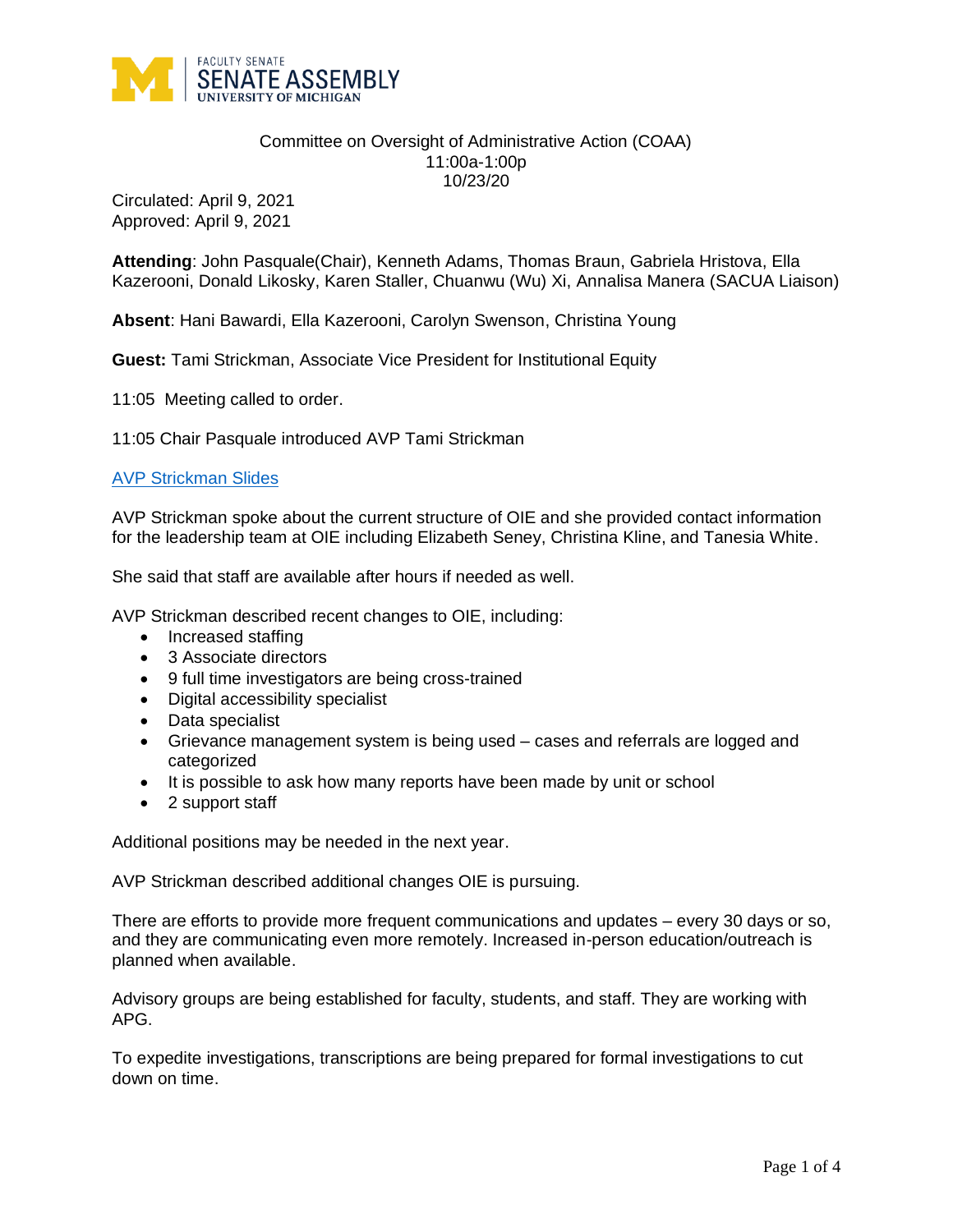

They are working to establish locations where OIE staff can meet with members of the community and be accessible.

A committee member stated that nonverbal communication is important. Aside from the transcript, the investigator is still summarizing the transcript for the parties to review. A recommendation was made for transcripts to be videotaped rather than audiotaped.

Investigators are assigned randomly without regard to cultural issues.

A committee member stated that OIE offices in Flint and Dearborn are handled slightly differently, and she asked whether the three offices were all following the same protocols. AVP Strickman indicated that Flint and Dearborn don't transcribe. This is new for Ann Arbor.

AVP Strickman indicated that feedback has been received. She aspires for the office to be a helpful and neutral fact-finding office, ensuring that people feel supported, and that investigations are equitable. There is not currently a formal mission statement. OIE hopes to do this winter term.

While OIE handles sexual and gender-based misconduct, they handle other areas as well such as race, religion, and disability. Faculty and staff are covered.

AVP Strickman addressed the Interim Umbrella Policy.

The University was working on the interim policy, and the University waited for revised regulations. Significant changes were made that needed to incorporate Title IX requirements. For this reason the policy is still interim.

Broad changes: Department of Education narrowed the type of behavior that falls under Title IX

If behavior falls under narrow Title IX definition, the live hearing model is followed. If outside of Title IX, then the investigator model will apply.

For students a live hearing model is used. An investigator handles everything, puts it into a report, and then forwards it to a hearing officer who will preside over a live hearing. The hearing officer makes the determination about whether there has been a violation.

If a case involves a staff member and a student and is sexual based or gender based, then OIE will handle it.

If behavior involves faculty or staff and falls under the narrow Title IX definition, it will follow the live hearing model

If outside of Title IX, it will fall under the investigator model

AVP Strickman acknowledged that there could be changes to some of these regulations if there is change in the US administration, but this would likely take some time.

Chair Pasquale requested to shift to the advisor role.

AVP Strickman went through brief information in her slides that that people can refer to later.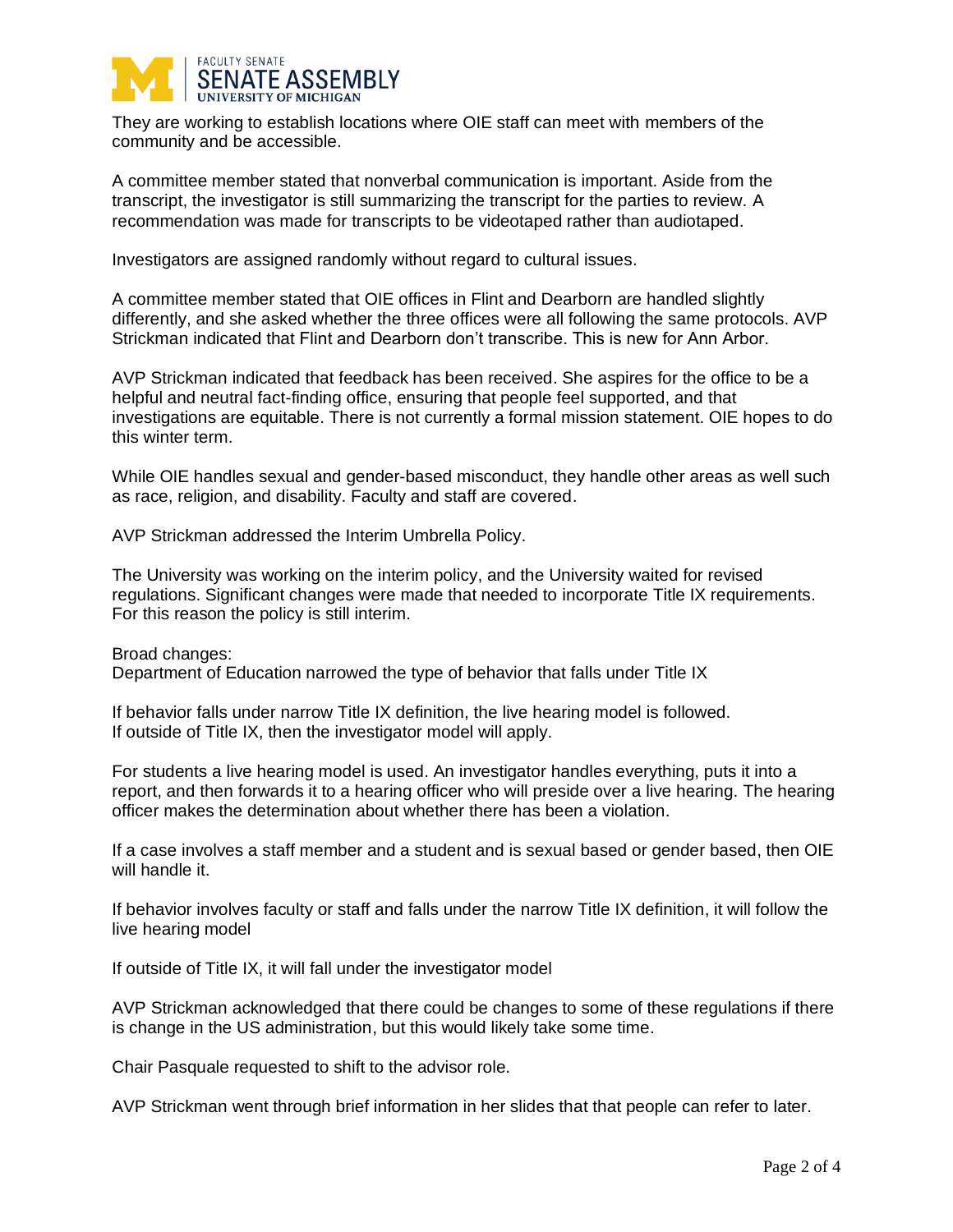

She referenced those responsible for reporting and touched on supportive measures. She offered to share her slides.

AVP Strickman explained that the Department of Education does not want parties to ask questions of one another. Each party must have an advisor to ask questions. This should not be a legal proceeding. The University is calling on university employees to serve in this role. This mirrors the best practices at peer institutions for employment matters and grievances. They are training on processes and procedures but not on cross-examination. The part provides the questions to the advisor to ask.

AVP Strickman explained that the effort is to keep this non-judicial. Parties have the right to bring in an attorney, but they can use an advisor.

The vetting process for those who volunteer to serve in the advisor role is handled by HR.

AVP Strickman explained that even if an investigator is not comfortable with the questions, the advisor still asks the questions. It's really the parties who are asking the questions, but through an advisor. The hearing officer is there to make decisions about whether questions are appropriate.

Committee members expressed concerns about power differentials, liability for advisors, implications for tenure and promotion, and potential retaliation by students.

AVP Strickman indicated that advisors can opt out. If this happens with short notice, if someone feels disadvantaged, this can be raised with the hearing officer.

Chair Pasquale suggested bringing AVP Strickman back after the planned afternoon conversation with about the use of advisors with the Provost's office.

When asked about the grievance process and sanctions, AVP Strickman clarified that OIE does not have a role with grievances or in the sanction process.

A committee member expressed concern about appeals, which have been an issue for a number of years. AVP Strickman stated that while appeals are helpful in some circumstances, they prolong the process. If an appeal is available it will be available to both parties. This will cause everyone to appeal every finding.

A committee member indicated that there is not a thirty party review presence for OIE which could provide a mechanism to assess and reaffirm the independence and lack of unintended bias within OIE and its practices.

When asked about issues that are reported that are not part of an investigation, AVP Strickman stated that OIE has data available through a grievance management system.

AVP Strickman stated that the respondent determines whether the student or staff process applies.

12:00 AVP Strickman left the meeting.

A committee member questions whether an office of inspector general could be considered to ensure that there is not bias.